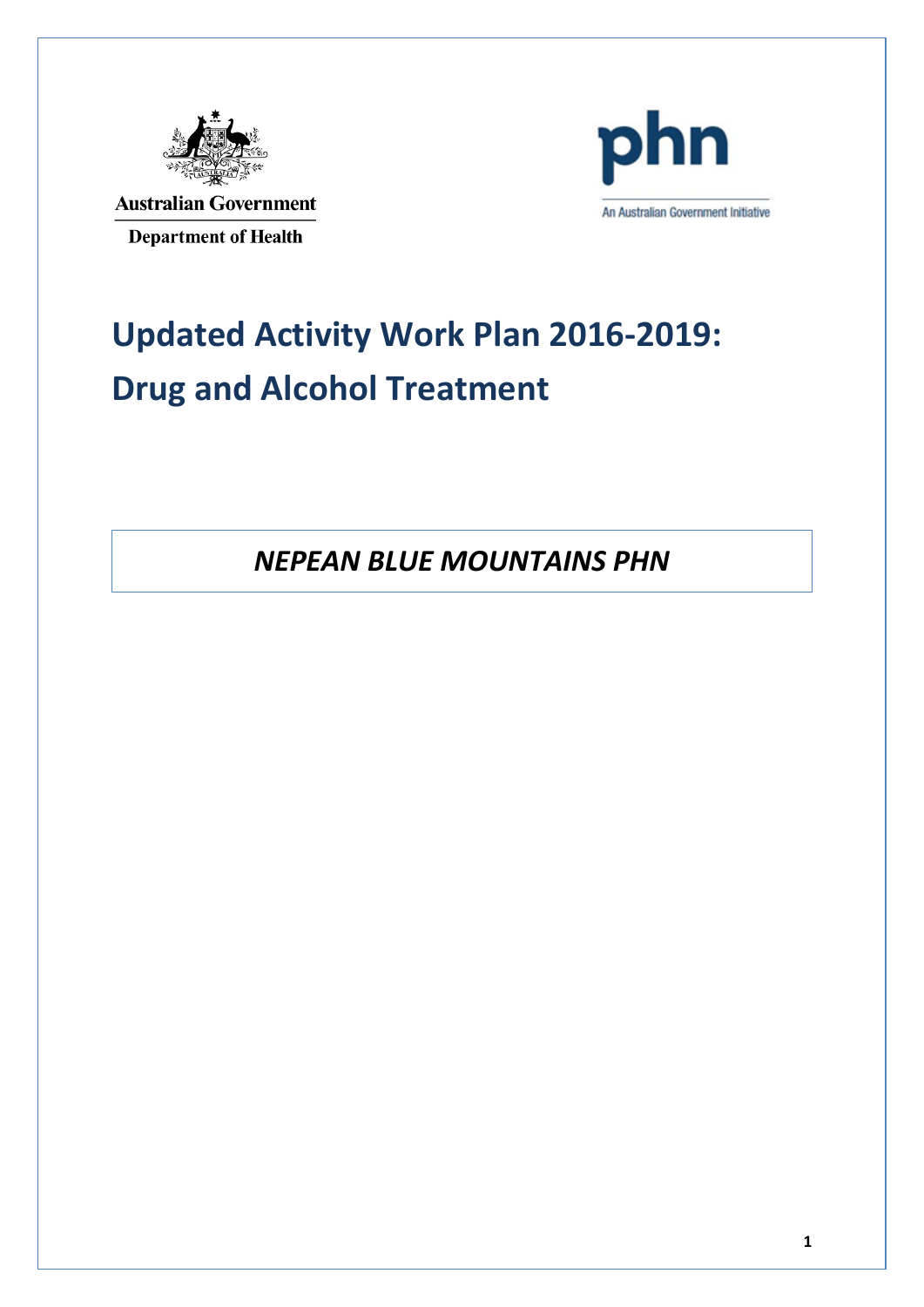#### **Strategic Vision for Drug and Alcohol Treatment Funding**

The high priority service and treatment needs identified in the NBM PHN preliminary alcohol and other drugs (AOD) needs assessment addressed here include:

- Risky alcohol consumption that may be combined with poly-drug use including methamphetamine use, particularly by young people (and predominately men) for all population groups.
- Non-Residential rehabilitation day programs that are locally accessible and include innovative models for young people and culturally secure models for Aboriginal people.
- Workforce and community capacity to respond to increasing drug use including methamphetamine use and people with dual diagnosis
- Capacity building and coordination of existing services for improved access to extended hours, aftercare and long term counselling for people with dual diagnosis.
- Culturally secure assessment and coordination of services for Aboriginal people with complex problems including dual diagnosis.

The key stages to initiating this vision are to:

- Build capacity in the region by bringing together key stakeholders in an advisory capacity to support development and commissioning activities.
- Work in collaboration with the NBMLHD and local service providers to identify opportunities among State and NGOs in the NBM and surrounding regions, that can support high priority service gaps as part of capacity building, co-design, integration and commissioning of new AOD services.
- **Bring together Aboriginal service providers and Aboriginal community representatives to** guide and design new and targeted services to the region and build capacity for culturally secure service provision in the region
- **IDENTIFY IDENTIFY** opportunities among Aboriginal service providers in surrounding regions to codesign, establish and support services in NBM region.

The implementation of this vision will acknowledge and support the special needs of:

- **Aboriginal people**
- **•** Young people
- **Women with children**
- **Families with a history of substance use**
- **People living in socioeconomic disadvantage including the homeless**
- **People with dual diagnosis (mental health and substance use).**

#### **2. (a) Planned activities: Drug and Alcohol Treatment Services – Operational and Flexible Funding**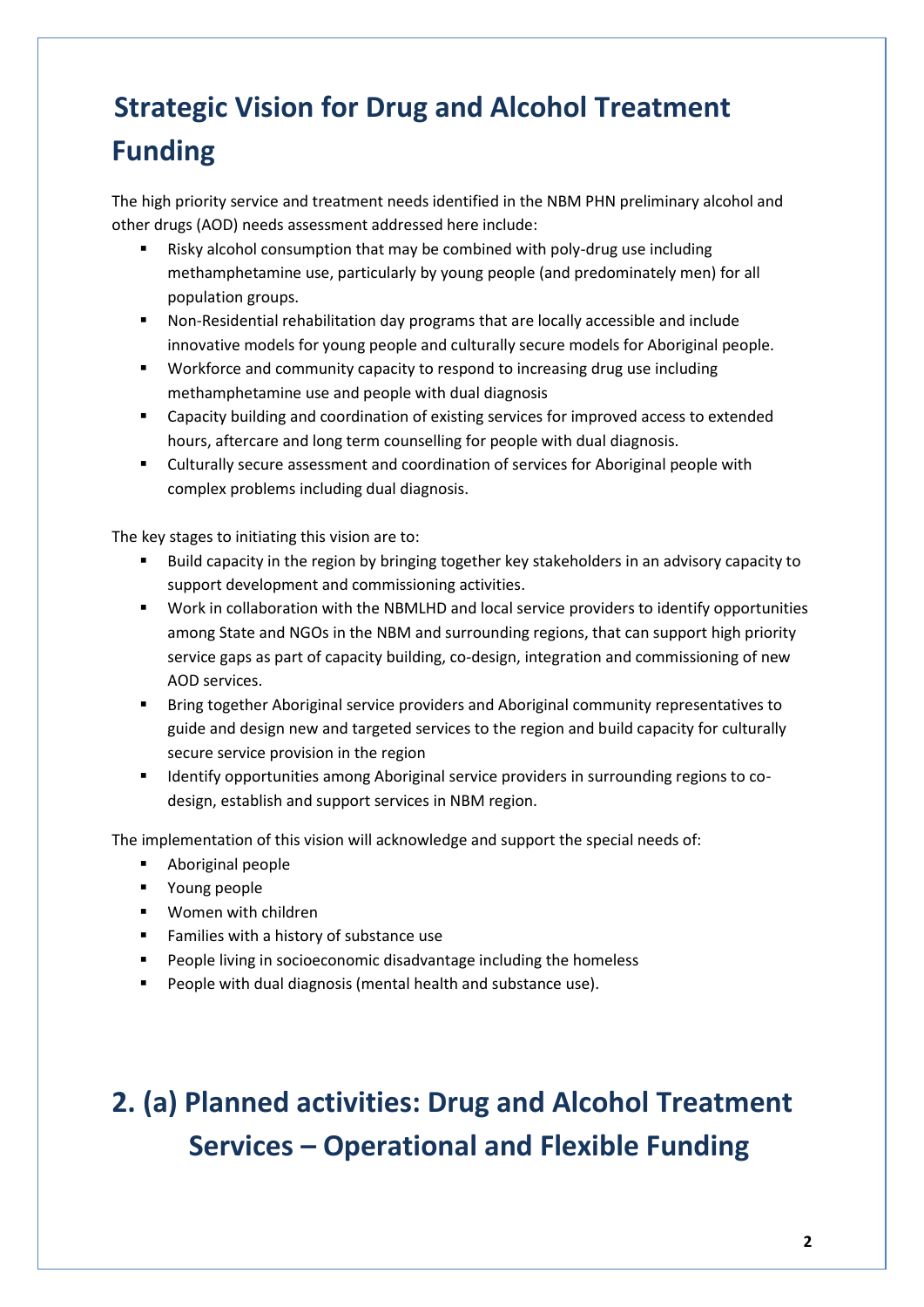| <b>Proposed Activities</b>                                   |                                                                                                                                                                                                                                                                                                                                                                                                                                                                                                                                   |
|--------------------------------------------------------------|-----------------------------------------------------------------------------------------------------------------------------------------------------------------------------------------------------------------------------------------------------------------------------------------------------------------------------------------------------------------------------------------------------------------------------------------------------------------------------------------------------------------------------------|
| <b>Activity Title</b>                                        | Activity 1: Targeted early intervention programs for alcohol and risky<br>substance behaviour including risky drinking, poly-drug use (especially<br>methamphetamine use) especially among youth.                                                                                                                                                                                                                                                                                                                                 |
| Existing, Modified, or New<br><b>Activity</b>                | Existing activity                                                                                                                                                                                                                                                                                                                                                                                                                                                                                                                 |
| <b>Needs Assessment Priority</b>                             | 2.5 Substance use in young people: national and local trends.                                                                                                                                                                                                                                                                                                                                                                                                                                                                     |
| Area                                                         | 2.15 Young and growing population of Aboriginal residents in NBM.                                                                                                                                                                                                                                                                                                                                                                                                                                                                 |
|                                                              | 3.1 Minimal options for local access to AOD treatment.                                                                                                                                                                                                                                                                                                                                                                                                                                                                            |
|                                                              | 3.5 There are few specialist NGO service providers located in the region.                                                                                                                                                                                                                                                                                                                                                                                                                                                         |
|                                                              | 3.11 Enhanced and targeted communication methods are required to<br>engage and inform young people about the use of drugs and alcohol.                                                                                                                                                                                                                                                                                                                                                                                            |
| Description of Drug and<br><b>Alcohol Treatment Activity</b> | The NSW Legislative Council Standing Committee on Social Issues<br>reported in 2013 (Inquiry into the nature of alcohol abuse among young<br>people) that there were three prominent behaviours: binge drinking; the<br>preference for 'shots' and pre mixed drinks; and pre loading.                                                                                                                                                                                                                                             |
|                                                              | Previous research in the Blue Mountains has identified risky drinking at<br>higher than NSW state averages along with associated social<br>consequences. In addition, a substantial proportion of youth in the<br>region, particularly Blue Mountains, are believed to be involved in<br>cannabis and poly-drug using culture that is likely to include<br>methamphetamine use. NSW Bureau of Crime Statistics and Research<br>indicate a higher than state average rate for methamphetamine related<br>crime in the Penrith LGA. |
|                                                              | There are currently a number of NGO based counselling programs,<br>including diversionary programs operating in the NBM region, as well as<br>state run programs that provide counselling and education support for<br>youth. Recent consultations indicate that the demand for these services<br>exceeds supply and confirm that the available services are not<br>specifically targeted to early intervention for risky substance use<br>behaviours among youth.                                                                |
|                                                              | Commissioning of this activity will focus attention on developing local<br>initiatives among existing NGO providers including capacity building. The<br>aim of commissioned services will be to improve targeting and<br>coordination of early intervention programs for youth concerning binge<br>drinking and other risky behaviours involving substance use, especially<br>methamphetamine use. Other innovative approaches to alcohol use<br>treatment will also be considered.                                               |
|                                                              | Implementation of this early intervention activities for youth will involve:<br>Literature review to identify a range of evidenced based early<br>intervention models and likely best practice<br>Consultation with stakeholders to identify opportunities for<br>$\overline{\phantom{a}}$<br>capacity building as part of the commissioning process<br>Consult with AOD Advisory Committee to support co-design of<br>$\overline{\phantom{a}}$<br>early intervention strategies based on existing service models.                |
| Target population cohort                                     | Those engaged in risky substance behaviour including risky drinking,<br>poly-drug use (especially methamphetamine use) especially among<br>youth.                                                                                                                                                                                                                                                                                                                                                                                 |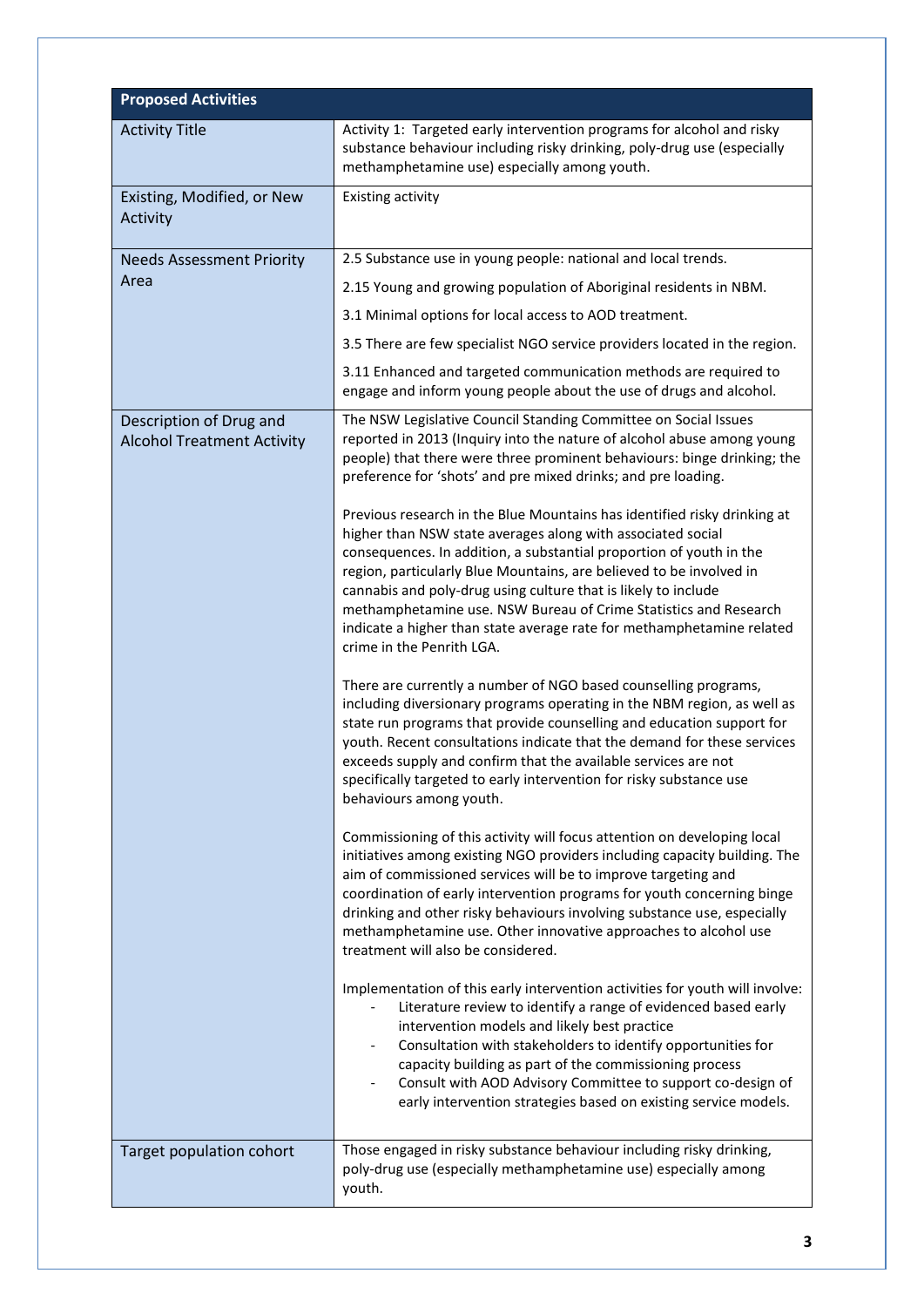| Consultation               | Key stakeholder input is obtained via the AOD Advisory Committee<br>established December 2016 that will meet regularly for 12 months. All<br>local NGO providers of AOD treatment are represented on this<br>committee, together with NBMLHD representatives, general practice<br>and other professional representatives.<br>Committee members include: Network of Alcohol and other Drugs<br>Agencies (NADA); the Lyndon Community; WHOs; Barnardos; Ted Noffs<br>Foundation; Salvation Army, 180TC; Adele House; Platform Youth<br>Services; St John of God Hospital; Family Drug Support Australia;<br>Nepean Community & Neighbourhood Services; a General Practice<br>Doctor), NBMLHD, local councils, other interested providers of AOD<br>services. |
|----------------------------|------------------------------------------------------------------------------------------------------------------------------------------------------------------------------------------------------------------------------------------------------------------------------------------------------------------------------------------------------------------------------------------------------------------------------------------------------------------------------------------------------------------------------------------------------------------------------------------------------------------------------------------------------------------------------------------------------------------------------------------------------------|
| Collaboration              | The NBMLHD will be a key partner in development of approaches and<br>co-design together with NGOs currently providing support and<br>counselling to young people in the region.                                                                                                                                                                                                                                                                                                                                                                                                                                                                                                                                                                            |
| <b>Indigenous Specific</b> | No (The need for specific services concerning Aboriginal youth, and<br>potential models will be identified as part of overall investigations).                                                                                                                                                                                                                                                                                                                                                                                                                                                                                                                                                                                                             |
| <b>Duration</b>            | July-December 2016: Research and preparation for commissioning<br>including stakeholder consultation and establishment of AOD Advisory<br>Committee.                                                                                                                                                                                                                                                                                                                                                                                                                                                                                                                                                                                                       |
|                            | January-February 2017: Development of options for service models and<br>criteria for assessment of proposals for further consultation.                                                                                                                                                                                                                                                                                                                                                                                                                                                                                                                                                                                                                     |
|                            | March-April 2017: Commissioning of at least one targeted service.                                                                                                                                                                                                                                                                                                                                                                                                                                                                                                                                                                                                                                                                                          |
|                            | Year 2: Full implementation of one service and capacity building of one<br>additional service. Evaluation of commissioned services to consider<br>refinements to the model/s and determine approach to continued<br>funding.                                                                                                                                                                                                                                                                                                                                                                                                                                                                                                                               |
|                            | Year 3: Continued existing or new funding arrangements for services.                                                                                                                                                                                                                                                                                                                                                                                                                                                                                                                                                                                                                                                                                       |
| Coverage                   | Existing providers are primarily located in Penrith, Hawkesbury and Blue<br>Mountains LGAs. There are very limited services available in the Lithgow<br>LGA.                                                                                                                                                                                                                                                                                                                                                                                                                                                                                                                                                                                               |
|                            | Commissioning of services are expected to be located in one to two<br>LGAs of the four that make up the NBM region. The potential for<br>outreach to other LGAs will be examined as part of commissioning<br>processes.                                                                                                                                                                                                                                                                                                                                                                                                                                                                                                                                    |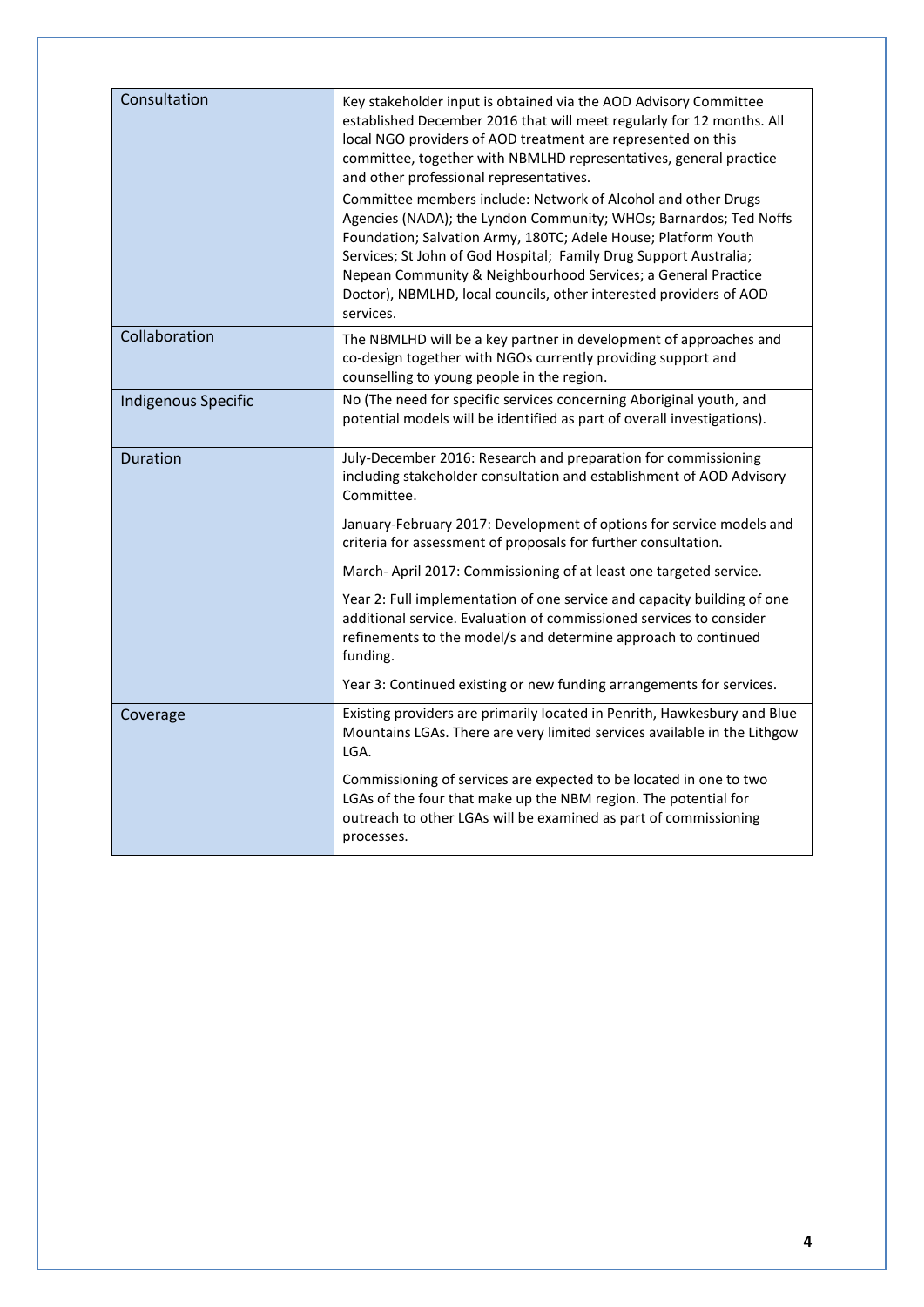| <b>Proposed Activities</b>                                   |                                                                                                                                                                                                                                                                                                                                                                                                                                                                                                                                                                                                                                                                                   |
|--------------------------------------------------------------|-----------------------------------------------------------------------------------------------------------------------------------------------------------------------------------------------------------------------------------------------------------------------------------------------------------------------------------------------------------------------------------------------------------------------------------------------------------------------------------------------------------------------------------------------------------------------------------------------------------------------------------------------------------------------------------|
| <b>Activity Title</b>                                        | Activity 2: AOD education for professionals and community based<br>(front-line) workers.                                                                                                                                                                                                                                                                                                                                                                                                                                                                                                                                                                                          |
| Existing, Modified, or New<br>Activity                       | Existing activity                                                                                                                                                                                                                                                                                                                                                                                                                                                                                                                                                                                                                                                                 |
| <b>Needs Assessment Priority</b><br>Area                     | 2.2 Increasing complexity of AOD clients: Poly-drug use and complex<br>AOD clients have become the norm.                                                                                                                                                                                                                                                                                                                                                                                                                                                                                                                                                                          |
|                                                              | 2.6 Substance use presentation to general practice and community<br>centres: feedback from consultations.                                                                                                                                                                                                                                                                                                                                                                                                                                                                                                                                                                         |
|                                                              | 2.6.1 Priorities from consultations: Barriers to effective service<br>provision and community priorities.                                                                                                                                                                                                                                                                                                                                                                                                                                                                                                                                                                         |
|                                                              | 2.8 Characteristics of substance and drug users: Prevalence of misuse<br>of prescription medications.                                                                                                                                                                                                                                                                                                                                                                                                                                                                                                                                                                             |
|                                                              | 2.9 Characteristics of substance and drug users: Prevalence of mental<br>health and drug and alcohol diagnosis.                                                                                                                                                                                                                                                                                                                                                                                                                                                                                                                                                                   |
|                                                              | 3.12 Workforce capacity: general view that workforce capacity for drug<br>and alcohol services could be substantially improves with training and<br>skills development.                                                                                                                                                                                                                                                                                                                                                                                                                                                                                                           |
| Description of Drug and<br><b>Alcohol Treatment Activity</b> | Capacity building of the health and community workforce involving<br>coordination and integration of services to respond to drug and<br>alcohol problems, especially those related to methamphetamine use.<br>A high priority need is the increasing complexity involved in working<br>with people using substances, in particular the increased use of<br>methamphetamine with associated behaviour problems. Recent<br>consultations indicate that stigma associated with alcohol and drug<br>use represents a barrier to accessing services. Reducing the impact of<br>stigma is also a priority for training programs involving primary care<br>workforce.                    |
|                                                              | Stakeholder consultation has consistently identified the need for<br>education and support for general practitioners and allied health<br>professionals. Other community based workers have also emphasised<br>the need for non-specialist AOD training to support coordination and<br>integration of services.                                                                                                                                                                                                                                                                                                                                                                   |
|                                                              | AOD education programs will be targeted at effectively equipping<br>participants to recognise problematic drug and alcohol use, identify<br>the types of supports and treatments that are effective, and gain skills<br>to support people who have drug and alcohol problems according to<br>their level of involvement, i.e. professional or other non-specialist<br>community worker.                                                                                                                                                                                                                                                                                           |
|                                                              | For general practitioners, two levels of training are proposed. Level<br>one will deliver a broad program of education especially to support<br>identification of mild to moderate users who may present with other<br>medical problems. Education will also aim to support general<br>practitioners interested in becoming prescribers of Opioid Substitution<br>Treatment, and assisting to create a safe general practice setting free<br>from stigma and discrimination.<br>Level two will deliver small group learning modules to general<br>practitioners with a special interest in AOD. The format will include<br>case study presentation from experts in the AOD field. |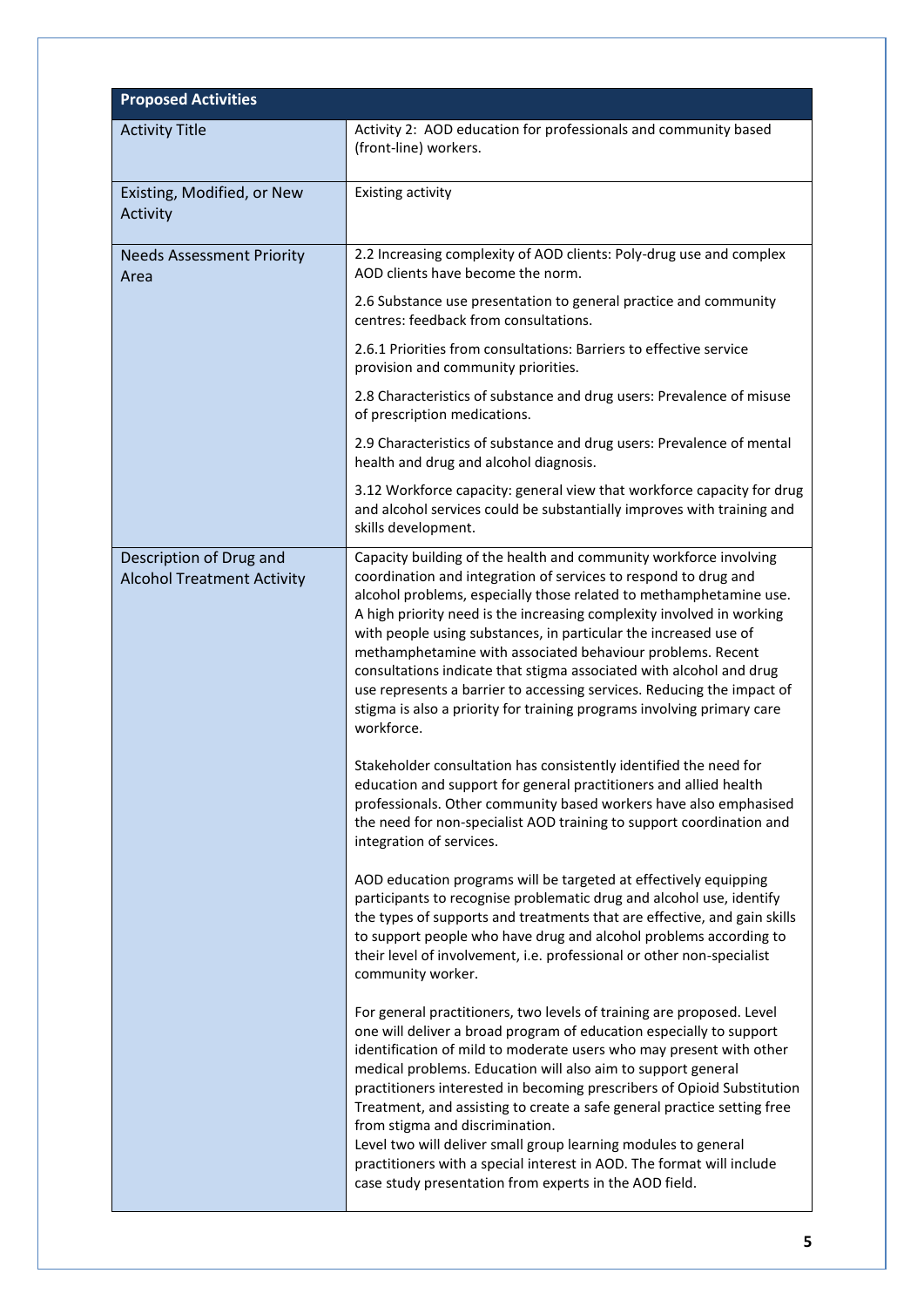|                            | This project will be conducted in consultation with the NBMLHD,<br>where possible combining resources and responsibilities for training<br>activities.<br>Education concerning methamphetamine use is a priority to support<br>workers with essential knowledge about how this drug is used, the<br>affects and harms and how they can be reduced, first aid measures,<br>withdrawal, mental health problems, crisis presentation and<br>opportunistic interventions.<br>Implementation of this activity will involve:<br>Assessment of available courses<br>Selection of appropriate models for professional and other<br>non-specialist community based workers<br>Procurement of preferred courses<br>$\overline{\phantom{a}}$<br>Delivery of training courses to all LGAs between 1 January<br>$\overline{\phantom{a}}$<br>2017 and 30 June 2017<br>Evaluation of training courses<br>Subsequent annual refresher training as a single course. |
|----------------------------|----------------------------------------------------------------------------------------------------------------------------------------------------------------------------------------------------------------------------------------------------------------------------------------------------------------------------------------------------------------------------------------------------------------------------------------------------------------------------------------------------------------------------------------------------------------------------------------------------------------------------------------------------------------------------------------------------------------------------------------------------------------------------------------------------------------------------------------------------------------------------------------------------------------------------------------------------|
| Target population cohort   | General Practitioners, Practice Nurses and Community based (front-<br>line) workers.                                                                                                                                                                                                                                                                                                                                                                                                                                                                                                                                                                                                                                                                                                                                                                                                                                                               |
| Consultation               | Key stakeholder input is obtained via the AOD Advisory Committee<br>established December 2016 that will meet regularly for 12 months. All<br>local NGO providers of AOD treatment are represented on this<br>committee, together with NBMLHD representatives, general practice<br>and other professional representatives.<br>Committee members include: Network of Alcohol and other Drugs<br>Agencies (NADA); the Lyndon Community; WHOs; Barnardos; Ted<br>Noffs Foundation; Salvation Army, 180TC; Adele House; Platform<br>Youth Services; St John of God Hospital; Family Drug Support<br>Australia; Nepean Community & Neighbourhood Services; a General<br>Practice Doctor), NBMLHD, local councils, other interested providers of<br>AOD services.                                                                                                                                                                                         |
| Collaboration              | The NBMLHD will be a key partner in development of approaches and<br>co-design together with NGOs currently providing support and<br>counselling to young people in the region.                                                                                                                                                                                                                                                                                                                                                                                                                                                                                                                                                                                                                                                                                                                                                                    |
| <b>Indigenous Specific</b> | No. Training will address specifically address stigma experienced by<br>people using substances and especially stigma experienced by<br>Aboriginal people.                                                                                                                                                                                                                                                                                                                                                                                                                                                                                                                                                                                                                                                                                                                                                                                         |
| <b>Duration</b>            | July-December 2016: Research and preparation for commissioning<br>including stakeholder consultation and establishment of AOD Advisory<br>Committee.<br>January-February 2017: Development of options for training modules<br>with criteria for assessment of proposals.<br>March-June 2017: Commissioning of education programs<br>Year 2: Refresher training based on evaluation of year one program.                                                                                                                                                                                                                                                                                                                                                                                                                                                                                                                                            |
| Coverage                   | Existing providers are primarily located in Penrith, Hawkesbury and<br>Blue Mountains LGAs. There are very limited services available in the<br>Lithgow LGA.<br>Commissioning of services are expected to be located in one to two<br>LGAs of the four that make up the NBM region. The potential for<br>outreach to other LGAs will be examined as part of commissioning<br>processes.                                                                                                                                                                                                                                                                                                                                                                                                                                                                                                                                                            |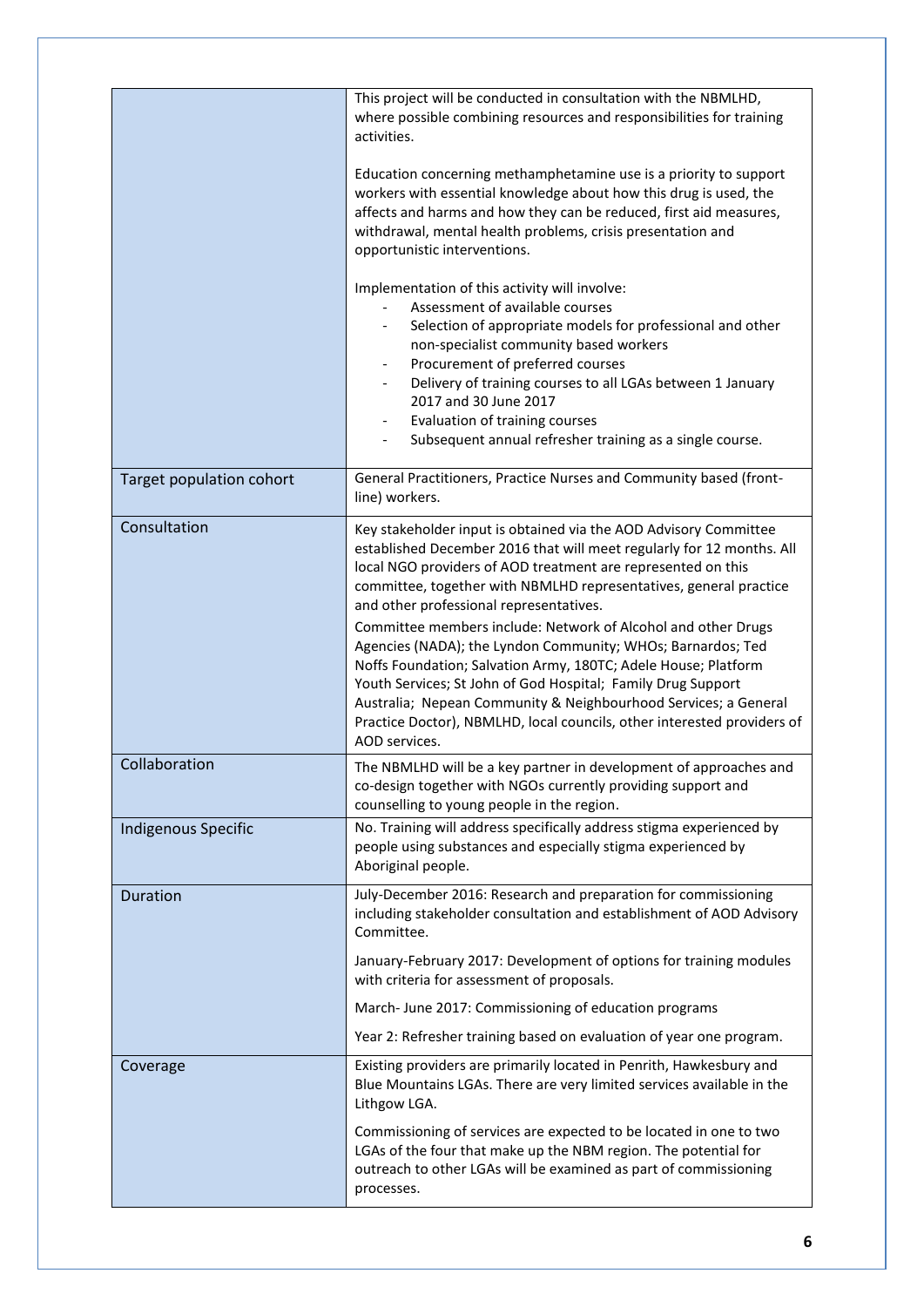| <b>Proposed Activities</b>                                   |                                                                                                                                                                                                                                                                                                                                                                                                                                                                                                                                                                                                                             |
|--------------------------------------------------------------|-----------------------------------------------------------------------------------------------------------------------------------------------------------------------------------------------------------------------------------------------------------------------------------------------------------------------------------------------------------------------------------------------------------------------------------------------------------------------------------------------------------------------------------------------------------------------------------------------------------------------------|
| <b>Activity Title</b>                                        | Activity 3: Local non-residential rehabilitation program for men and                                                                                                                                                                                                                                                                                                                                                                                                                                                                                                                                                        |
|                                                              | women                                                                                                                                                                                                                                                                                                                                                                                                                                                                                                                                                                                                                       |
| Existing, Modified, or New                                   | Existing activity                                                                                                                                                                                                                                                                                                                                                                                                                                                                                                                                                                                                           |
| Activity                                                     |                                                                                                                                                                                                                                                                                                                                                                                                                                                                                                                                                                                                                             |
| <b>Needs Assessment Priority</b>                             | 2.1 Increasing demand for AOD services: Increasing use of                                                                                                                                                                                                                                                                                                                                                                                                                                                                                                                                                                   |
| Area                                                         | methamphetamines reported nationally.                                                                                                                                                                                                                                                                                                                                                                                                                                                                                                                                                                                       |
|                                                              | 2.6.1 Priorities from consultations: Barriers to effective service<br>provision and community priorities.                                                                                                                                                                                                                                                                                                                                                                                                                                                                                                                   |
|                                                              | 3.1 Minimal options for local access to AOD treatment.                                                                                                                                                                                                                                                                                                                                                                                                                                                                                                                                                                      |
|                                                              | 3.3 One NGO small non-residential rehabilitation services is located<br>within the region at Katoomba, for women only.                                                                                                                                                                                                                                                                                                                                                                                                                                                                                                      |
|                                                              | 3.4 One residential rehabilitation NGO (faith based service 12 month<br>program) located at Kurmond for men only. State funded residential<br>rehabilitation places are located in Rozelle outside the region.                                                                                                                                                                                                                                                                                                                                                                                                              |
|                                                              | 3.5 There are few specialist NGO service providers located in the<br>region.                                                                                                                                                                                                                                                                                                                                                                                                                                                                                                                                                |
| Description of Drug and<br><b>Alcohol Treatment Activity</b> | Non-residential rehabilitation programs are a high priority service<br>needs gap. The NBMLHD does not provide for non-residential<br>rehabilitation programs in the region and one small NGO service in<br>Katoomba (Dianella Cottage) for women only is funded by the<br>Commonwealth. Since 2010, formal stakeholder consultations have<br>consistently identified this gap in service provision. The significant<br>upsurge in ICE use in the region has increased the level of urgency for<br>local non-residential treatment programs for people whose substance<br>use is unsuitable for counselling based treatment. |
|                                                              | Non-residential programs for commissioning should be based on harm<br>reduction principles, not abstinence, in order to improve access to<br>rehabilitation treatment for a broader population group. Priority<br>access should be given to people who have completed detoxification<br>and who have a history of relapse. The preferred model will aim to<br>allocate specific places for Aboriginal people.                                                                                                                                                                                                               |
|                                                              | Considerations for the desired model of care may include a range of<br>models such as therapeutic community that emphasises recovery from<br>addiction, wellness and peer support. In addition to rehabilitation<br>treatment, family support may be provided to ensure that parents<br>seeking treatment can be supported, as well as extended aftercare for<br>people who have successfully completed treatment, to provide<br>continuity of support and minimise relapse.                                                                                                                                                |
|                                                              | The development phase has involved local NGO service providers to<br>enable co-design of the desired model and optimum integration and<br>coordination with other services. This process has resulted in<br>consideration of an unsolicited proposal to meet the needs of the<br>Lithgow LGA with minimal establishment costs and prompt<br>implementation of new services two days a week for women with dual<br>diagnosis for non-residential rehabilitation. The service commenced 1<br>January 2017 and represents achievement of approximately 50% of<br>the target aims for this priority.                            |
|                                                              | The remaining objectives of this activity will be investigated for<br>commissioning in the later part of the 2017-2018 financial year with<br>7                                                                                                                                                                                                                                                                                                                                                                                                                                                                             |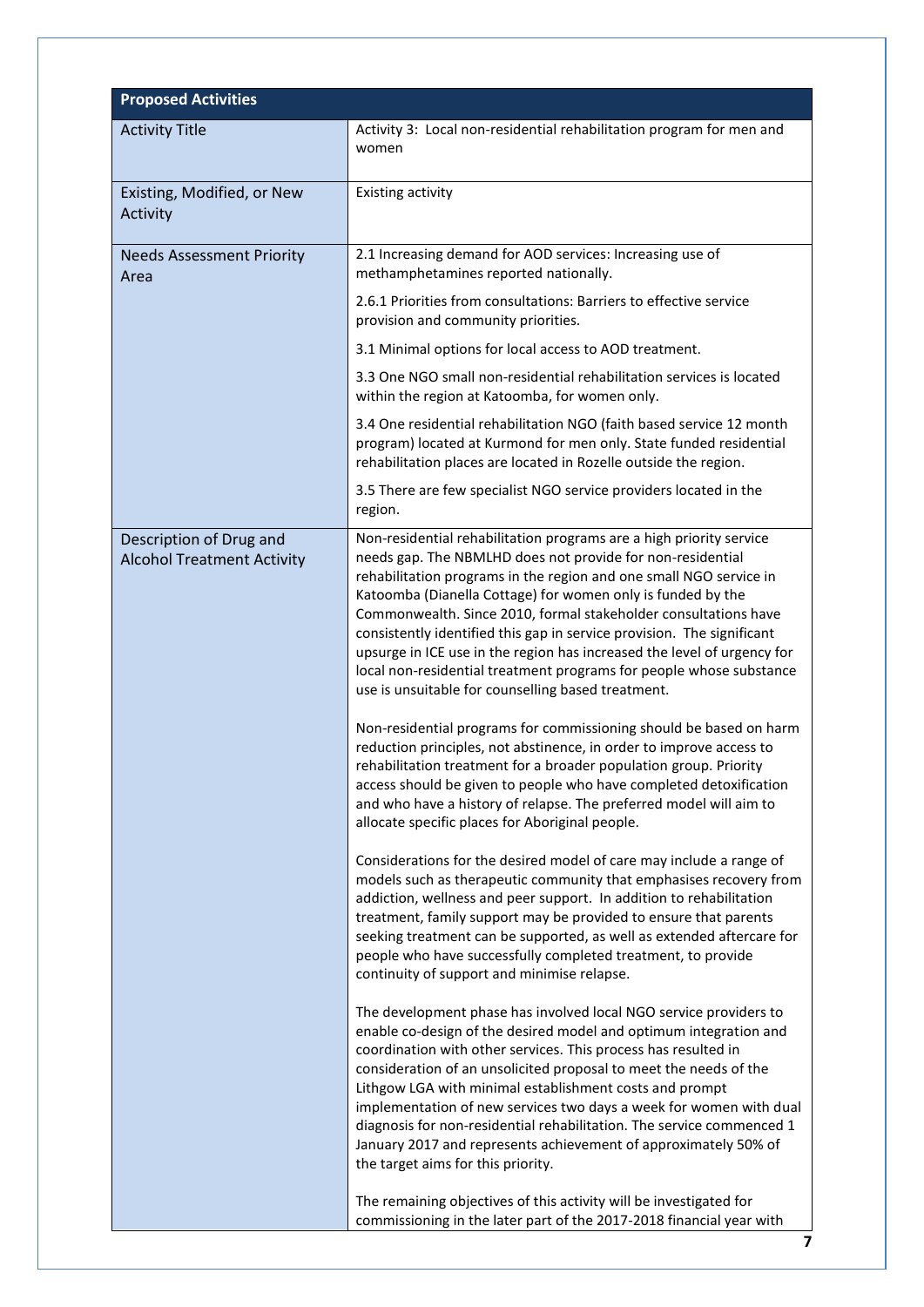|                            | partial funding of another service and full funding in the 2018-19<br>financial year.                                                                                                                                                                                                                                                                                                                                         |
|----------------------------|-------------------------------------------------------------------------------------------------------------------------------------------------------------------------------------------------------------------------------------------------------------------------------------------------------------------------------------------------------------------------------------------------------------------------------|
|                            | Stage two non-residential rehabilitation funding will target men or<br>youth in the LGAs of Penrith and Hawkesbury.                                                                                                                                                                                                                                                                                                           |
| Target population cohort   | Women with dual diagnosis requiring non-residential treatment in the<br>Lithgow LGA.                                                                                                                                                                                                                                                                                                                                          |
| Consultation               | Key stakeholder input is obtained via the AOD Advisory Committee<br>established December 2016 that will meet regularly for 12 months. All<br>local NGO providers of AOD treatment are represented on this<br>committee, together with NBMLHD representatives, general practice<br>and other professional representatives.                                                                                                     |
|                            | Committee members include: Network of Alcohol and other Drugs<br>Agencies (NADA); the Lyndon Community; WHOs; Barnardos; Ted<br>Noffs Foundation; Salvation Army, 180TC; Adele House; Platform<br>Youth Services; St John of God Hospital; Family Drug Support<br>Australia; Nepean Community & Neighbourhood Services; a General<br>Practice Doctor), NBMLHD, local councils, other interested providers<br>of AOD services. |
| Collaboration              | The NBMLHD will be a key partner in development of approaches and<br>co-design together with NGOs currently providing support and<br>counselling to young people in the region.                                                                                                                                                                                                                                               |
| <b>Indigenous Specific</b> | No (The need for specific services concerning Aboriginal people, and<br>potential models will be identified as part of overall investigations).                                                                                                                                                                                                                                                                               |
| <b>Duration</b>            | Year 1: Commissioning of Lithgow outreach service for women with<br>dual diagnosis.                                                                                                                                                                                                                                                                                                                                           |
|                            | Year 2: a) Development of RFP for commissioning of men's or youth<br>non-residential rehabilitation service. b) Evaluation of Lithgow<br>women's dual diagnosis outreach service with view to continue<br>funding in year 3.                                                                                                                                                                                                  |
|                            | Year 3: continued funding and evaluation of two sites.                                                                                                                                                                                                                                                                                                                                                                        |
| Coverage                   | Lithgow LGA is supported by the Dianella Lithgow outreach service for<br>women with dual diagnosis.                                                                                                                                                                                                                                                                                                                           |
|                            | Penrith and Hawkesbury LGAs will be the priorities for commissioning<br>of the second men's or youth service.                                                                                                                                                                                                                                                                                                                 |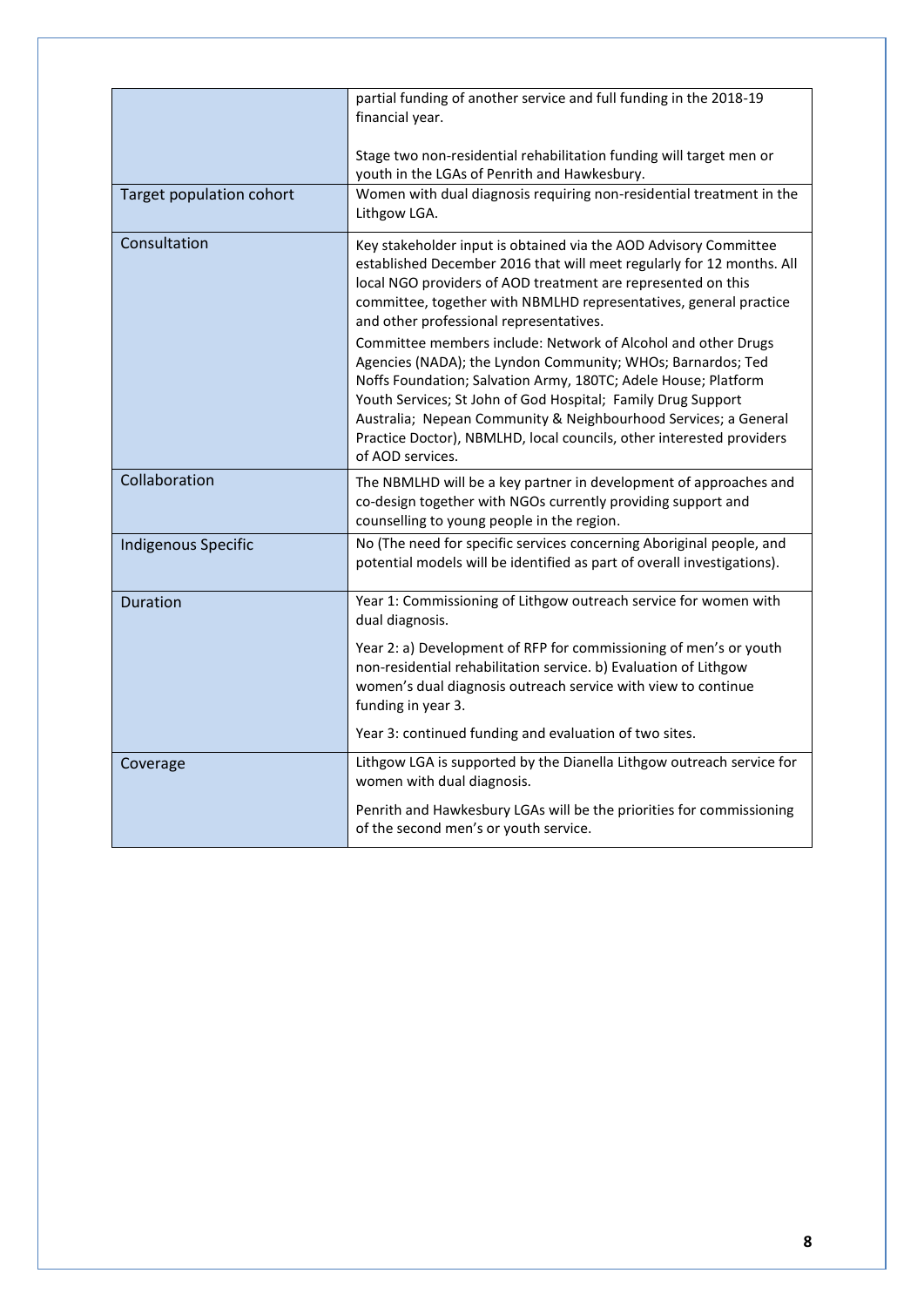| <b>Proposed Activities</b>                                   |                                                                                                                                                                                                                                                                                                                                                                                                                                                                                                                                  |
|--------------------------------------------------------------|----------------------------------------------------------------------------------------------------------------------------------------------------------------------------------------------------------------------------------------------------------------------------------------------------------------------------------------------------------------------------------------------------------------------------------------------------------------------------------------------------------------------------------|
| <b>Activity Title</b>                                        | Activity 4: Development of models for enhanced care to improve AOD<br>services and support within existing treatment models. May include<br>people with dual diagnosis, aftercare, shared care, and extended<br>service hours.                                                                                                                                                                                                                                                                                                   |
| Existing, Modified, or New<br>Activity                       | <b>Existing activity</b>                                                                                                                                                                                                                                                                                                                                                                                                                                                                                                         |
| <b>Needs Assessment Priority</b>                             | 2.6.1 Barriers to effective service provision and community priorities.                                                                                                                                                                                                                                                                                                                                                                                                                                                          |
| Area                                                         | 2.9 Prevalence of mental health and drug and alcohol diagnosis.                                                                                                                                                                                                                                                                                                                                                                                                                                                                  |
|                                                              | 2.10 Prevalence of health disorders among alcohol and drug users.                                                                                                                                                                                                                                                                                                                                                                                                                                                                |
|                                                              | 3.1 Minimal options for local access to AOD treatment.                                                                                                                                                                                                                                                                                                                                                                                                                                                                           |
|                                                              | 3.5 There are few specialist NGO service providers located in the<br>region.                                                                                                                                                                                                                                                                                                                                                                                                                                                     |
|                                                              | 3.7 Poor access due to limited service hours and availability of<br>counselling.                                                                                                                                                                                                                                                                                                                                                                                                                                                 |
|                                                              | 3.8 D&A services operate independently of mental health services,<br>have limited focus on clients holistic well-being and the 'whole of<br>family' approach has not been adopted.                                                                                                                                                                                                                                                                                                                                               |
|                                                              | 3.6.1 Care coordination: Inadequate service models for early<br>intervention and effective support and treatment.                                                                                                                                                                                                                                                                                                                                                                                                                |
| Description of Drug and<br><b>Alcohol Treatment Activity</b> | NBMLHD strategic planning has identified the high priority need for<br>the extension of service hours for existing AOD treatment to deliver<br>services when people need them. Stakeholders have consistently<br>identified the need for extended service hours covering evenings and<br>weekends to improve access to AOD treatment.                                                                                                                                                                                            |
|                                                              | Stakeholders have also consistently identified the need for improved<br>aftercare as well as better strategies for shared care, as part of AOD<br>treatment provided. AOD peak bodies have reported that aftercare is<br>not explicitly funded and therefore not provided consistently across<br>the AOD treatment spectrum, despite being important to preventing<br>relapse following treatment.                                                                                                                               |
|                                                              | The complexities involved in providing AOD treatment to people with<br>dual mental health and AOD problems is well known in research and<br>practice however there is only preliminary knowledge of best practice<br>models of care for people with dual diagnosis.                                                                                                                                                                                                                                                              |
|                                                              | This proposal aims to involve AOD service providers in the<br>development of business models that can support enhanced service<br>models which may include extended hours, improved aftercare and<br>may examine opportunities for enhancing support to people with dual<br>diagnosis. The project aims to deliver a capacity building approach as<br>part of enhancement of evidence based models of care, through an<br>appropriate commissioning process. Key objectives will be<br>coordination and integration of services. |
|                                                              | Implementation of this activity will involve:<br>Literature review to examine best practice approaches to<br>extended hours and aftercare. Advice and research from peak<br>bodies including NADA will be obtained.<br>Work with AOD Advisory Committee and key stakeholders to<br>Ξ<br>develop preferred models                                                                                                                                                                                                                 |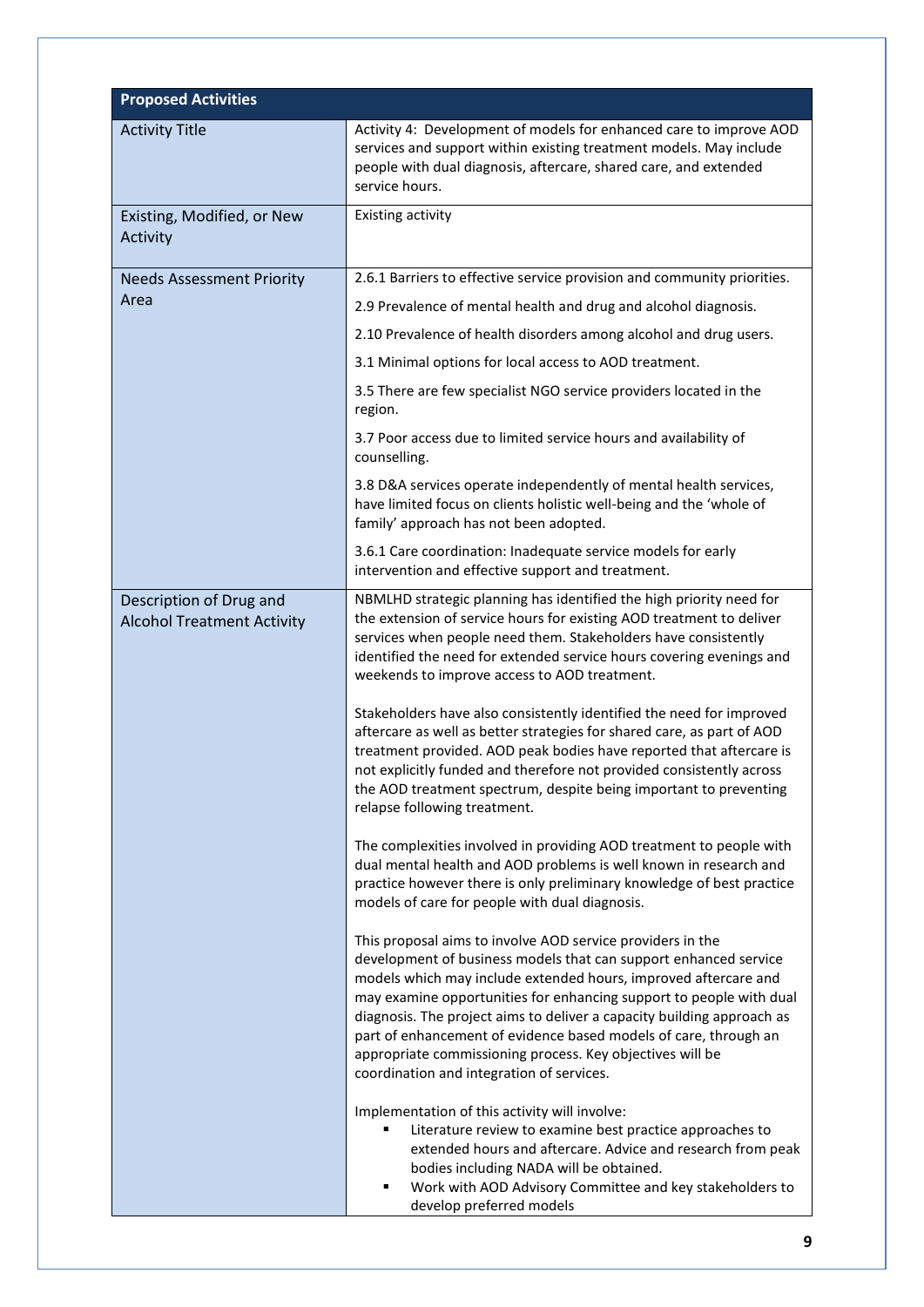|                            | Examine potential for collaborative funding with state health<br>and NBMLHD<br>Identify potential providers with an interest in extending<br>٠<br>service hours and enhancing aftercare                                                                                                                                                                                                                                       |
|----------------------------|-------------------------------------------------------------------------------------------------------------------------------------------------------------------------------------------------------------------------------------------------------------------------------------------------------------------------------------------------------------------------------------------------------------------------------|
| Target population cohort   | Those engaged in AOD treatment including people with dual diagnosis<br>and requiring aftercare and enhanced services such as extended hours<br>and integration of services via shared care.                                                                                                                                                                                                                                   |
| Consultation               | Key stakeholder input is obtained via the AOD Advisory Committee<br>established December 2016 that will meet regularly for 12 months. All<br>local NGO providers of AOD treatment are represented on this<br>committee, together with NBMLHD representatives, general practice<br>and other professional representatives.                                                                                                     |
|                            | Committee members include: Network of Alcohol and other Drugs<br>Agencies (NADA); the Lyndon Community; WHOs; Barnardos; Ted<br>Noffs Foundation; Salvation Army, 180TC; Adele House; Platform<br>Youth Services; St John of God Hospital; Family Drug Support<br>Australia; Nepean Community & Neighbourhood Services; a General<br>Practice Doctor), NBMLHD, local councils, other interested providers of<br>AOD services. |
| Collaboration              | The NBMLHD will be a key partner in development of approaches and<br>co-design together with NGOs currently providing support and<br>counselling to young people in the region.                                                                                                                                                                                                                                               |
| <b>Indigenous Specific</b> | No (The need for specific services concerning Aboriginal people, and<br>potential models will be identified as part of overall investigations).                                                                                                                                                                                                                                                                               |
| <b>Duration</b>            | July-December 2016: Research and preparation for commissioning<br>including stakeholder consultation and establishment of AOD Advisory<br>Committee.                                                                                                                                                                                                                                                                          |
|                            | January-February 2017: Development of options for service models<br>and criteria for assessment of proposals for further consultation.                                                                                                                                                                                                                                                                                        |
|                            | March-April 2017: Commissioning of services of at least two services.                                                                                                                                                                                                                                                                                                                                                         |
|                            | Year 2: Full implementation of two services. Evaluation of<br>commissioned services to consider refinements to the model/s and<br>determine approach to continued funding.                                                                                                                                                                                                                                                    |
|                            | Year 3: Continued existing or new funding arrangements for services.                                                                                                                                                                                                                                                                                                                                                          |
| Coverage                   | The project will aim to expand services in at least two LGAs. RFP will<br>request optional plans to expand service delivery to all 4 LGAs: Penrith,<br>Blue Mountains, Hawkesbury and Lithgow.                                                                                                                                                                                                                                |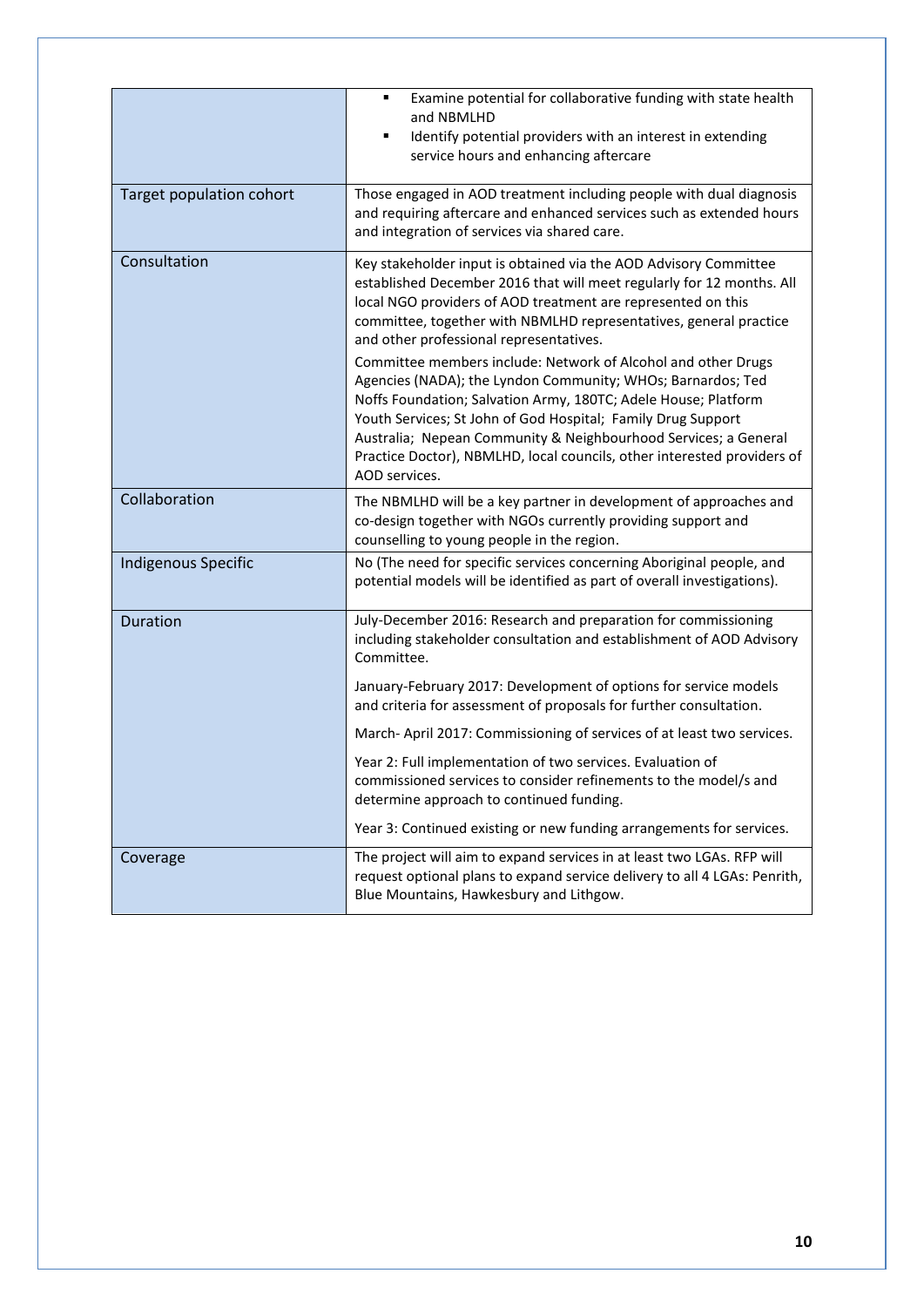### **2. (b) Planned activities: Drug and Alcohol Treatment Services for Aboriginal and Torres Strait Islander people – Flexible Funding**

| <b>Proposed Activities</b>                                   |                                                                                                                                                                                                                                                                                                                                                                                                                                                                                                                                                         |
|--------------------------------------------------------------|---------------------------------------------------------------------------------------------------------------------------------------------------------------------------------------------------------------------------------------------------------------------------------------------------------------------------------------------------------------------------------------------------------------------------------------------------------------------------------------------------------------------------------------------------------|
| <b>Activity Title</b>                                        | Activity 5:                                                                                                                                                                                                                                                                                                                                                                                                                                                                                                                                             |
|                                                              | Supporting complex AOD clients with consideration for developing<br>dual diagnosis or other complexity-based assessment and case<br>management service for Aboriginal people.                                                                                                                                                                                                                                                                                                                                                                           |
| Existing, Modified, or New<br>Activity                       | Existing activity.                                                                                                                                                                                                                                                                                                                                                                                                                                                                                                                                      |
| <b>Needs Assessment Priority</b>                             | 2.13 High Proportion of Aboriginal people living in NBM region.                                                                                                                                                                                                                                                                                                                                                                                                                                                                                         |
| Area                                                         | 2.14 NBM region is made up of three different Aboriginal Nations.                                                                                                                                                                                                                                                                                                                                                                                                                                                                                       |
|                                                              | 2.18 NBM Aboriginal people experience a significantly higher rates of<br>hospitalisations attributable to alcohol.                                                                                                                                                                                                                                                                                                                                                                                                                                      |
|                                                              | 2.19 Prevalence of drug use in Aboriginal communities.                                                                                                                                                                                                                                                                                                                                                                                                                                                                                                  |
|                                                              | 2.20 High proportion of Aboriginal people experience psychological<br>distress.                                                                                                                                                                                                                                                                                                                                                                                                                                                                         |
|                                                              | 2.21 Substance abuse is a high risk factor for development of mental<br>disorders in Aboriginal communities.                                                                                                                                                                                                                                                                                                                                                                                                                                            |
|                                                              | 2.21.1 High prevalence of methamphetamine use.                                                                                                                                                                                                                                                                                                                                                                                                                                                                                                          |
|                                                              | 3.15 Provision of services for Aboriginal people: Inadequate service<br>models for early intervention and effective support and treatment.                                                                                                                                                                                                                                                                                                                                                                                                              |
|                                                              | 3.16 Inadequate access to culturally secure detoxification and<br>rehabilitation and aftercare services in the region.                                                                                                                                                                                                                                                                                                                                                                                                                                  |
|                                                              | 3.17 Inadequate capacity of primary health services to respond to<br>Aboriginal health needs.                                                                                                                                                                                                                                                                                                                                                                                                                                                           |
|                                                              | 3.18 Capacity of services: Additional AOD and related services<br>required to meet identified needs.                                                                                                                                                                                                                                                                                                                                                                                                                                                    |
|                                                              | 3.3 There are no (reported) outpatient detoxification-counselling and<br>non-residential services that self-indicate specialised services for<br>Aboriginal people in local or metropolitan regions.                                                                                                                                                                                                                                                                                                                                                    |
| Description of Drug and<br><b>Alcohol Treatment Activity</b> | This project is being guided by the Joint NBMLHD and NBMPHN<br>Aboriginal Advisory Committee for Mental Health and Drug and<br>Alcohol. The committee was established November 2016 and meets<br>regularly. Membership includes two Aboriginal community (male and<br>female) representatives for each LGA, NBMLHD Aboriginal liaison<br>officers involved in AOD and mental health and community based<br>services, NBMPHN and NBMLHD representatives for AOD and mental<br>health.<br>Community consultation has identified complexity including dual |
|                                                              | diagnosis and 'one stop shop' model of service provision as a high<br>priority. Other priorities to be addressed are training of AOD                                                                                                                                                                                                                                                                                                                                                                                                                    |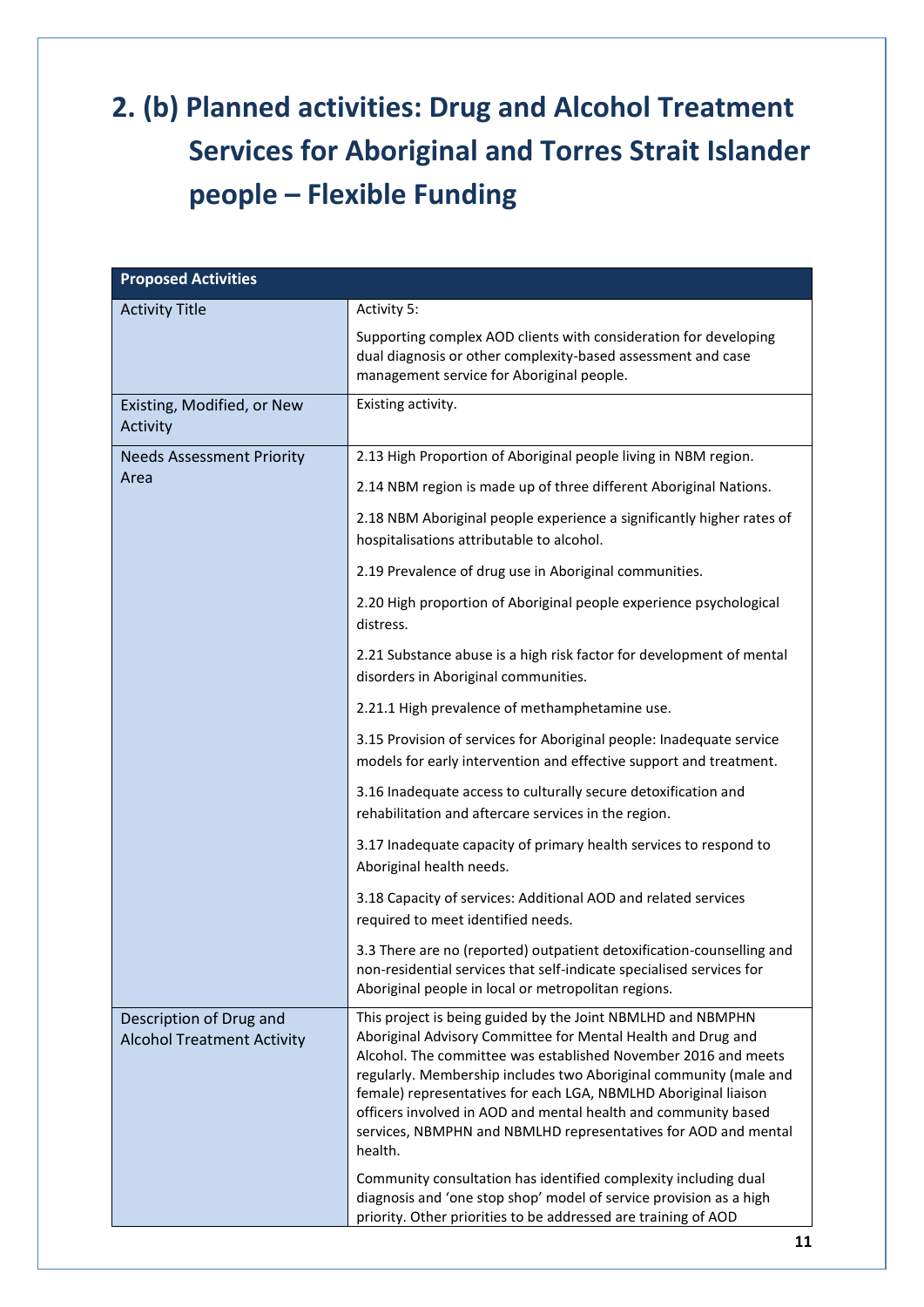|                          | Aboriginal workers to improve workforce capacity, delivery of<br>culturally secure services with connection to culture.                                                                                                                                                                                                                                                                                                                                                                                                                                                                                                                                                                                                                                                                                                                                                                     |
|--------------------------|---------------------------------------------------------------------------------------------------------------------------------------------------------------------------------------------------------------------------------------------------------------------------------------------------------------------------------------------------------------------------------------------------------------------------------------------------------------------------------------------------------------------------------------------------------------------------------------------------------------------------------------------------------------------------------------------------------------------------------------------------------------------------------------------------------------------------------------------------------------------------------------------|
|                          | The aim of the activity is to explore options to establish an Aboriginal<br>specific service that supports complex needs. Dual diagnosis may be<br>one option for service development as part of an assessment and case<br>management model. This may involve the training and placement of<br>AOD Aboriginal health workers with selected service providers, to<br>assess people with complex needs, and then facilitate referral to<br>appropriate treatment for both AOD and mental health, with<br>appropriate follow up by the case worker to support their patient<br>journey through a potential myriad of services. The Indigenous Dual<br>Diagnosis Project (Vic) may offer research evidence and resources to<br>support the development of this approach, however treatment<br>responses to complexity, not specifically dual diagnosis is expected to<br>be the focus of models |
|                          | Implementation of this activity will involve:                                                                                                                                                                                                                                                                                                                                                                                                                                                                                                                                                                                                                                                                                                                                                                                                                                               |
|                          | Literature review examining the Indigenous Dual Diagnosis model<br>1.<br>and other similar models to identify a range of evidenced based<br>approaches to AOD treatment for complex clients that can be<br>regarded as culturally secure                                                                                                                                                                                                                                                                                                                                                                                                                                                                                                                                                                                                                                                    |
|                          | 2.<br>Consultation with the Aboriginal communities to update and<br>confirm priorities identified in the 2015 Sharing and Learning<br>Circle community reports                                                                                                                                                                                                                                                                                                                                                                                                                                                                                                                                                                                                                                                                                                                              |
|                          | Work with the Aboriginal Commissioning Advisory Group to co-<br>3.<br>design a preferred model and develop opportunities for<br>commissioning of services.                                                                                                                                                                                                                                                                                                                                                                                                                                                                                                                                                                                                                                                                                                                                  |
|                          | Identify potential Aboriginal service providers who are involved in<br>4.<br>AOD services with capacity to expand or enhance their services to<br>accommodate the desired model. This may involve cross<br>collaboration and partnership approaches between Aboriginal<br>Community Controlled and non-Aboriginal health services.                                                                                                                                                                                                                                                                                                                                                                                                                                                                                                                                                          |
|                          | 5.<br>Commission basic service provision at one location within a<br>capacity building framework in first year                                                                                                                                                                                                                                                                                                                                                                                                                                                                                                                                                                                                                                                                                                                                                                              |
|                          | Increase capacity of service in second and final year to implement<br>6.<br>desired model.                                                                                                                                                                                                                                                                                                                                                                                                                                                                                                                                                                                                                                                                                                                                                                                                  |
| Target population cohort | Aboriginal people with complex needs.                                                                                                                                                                                                                                                                                                                                                                                                                                                                                                                                                                                                                                                                                                                                                                                                                                                       |
| Consultation             | Key stakeholder input is obtained via the Aboriginal Mental Health and<br>AOD Advisory Committee established November 2016 that will meet<br>regularly for at least 12 months. All key NGO providers of Aboriginal<br>services are represented on this committee, together with NBMLHD<br>representatives, general practice and other professional<br>representatives.                                                                                                                                                                                                                                                                                                                                                                                                                                                                                                                      |
|                          | Committee members include: Aboriginal community members<br>(female & male) from Lithgow, Blue Mountains, Hawkesbury and<br>Penrith LGAs, NBMLHD Aboriginal Unit, NBMLHD D&A Unit, NBMLHD<br>Mental Health Unit, Aboriginal Healthy For Life Program, Lithgow<br>Aboriginal Community Health, and two Doctors (one of whom is<br>Aboriginal).                                                                                                                                                                                                                                                                                                                                                                                                                                                                                                                                                |
|                          | Marrin Weejali Aboriginal Corporation in Mount Druitt has also been<br>consulted. Marrin Weejali provides alcohol and other drug services to<br>Aboriginal and Torres Strait Islander people and to non-Indigenous<br>clients living in the Sydney metropolitan area, and to people visiting<br>from the country.                                                                                                                                                                                                                                                                                                                                                                                                                                                                                                                                                                           |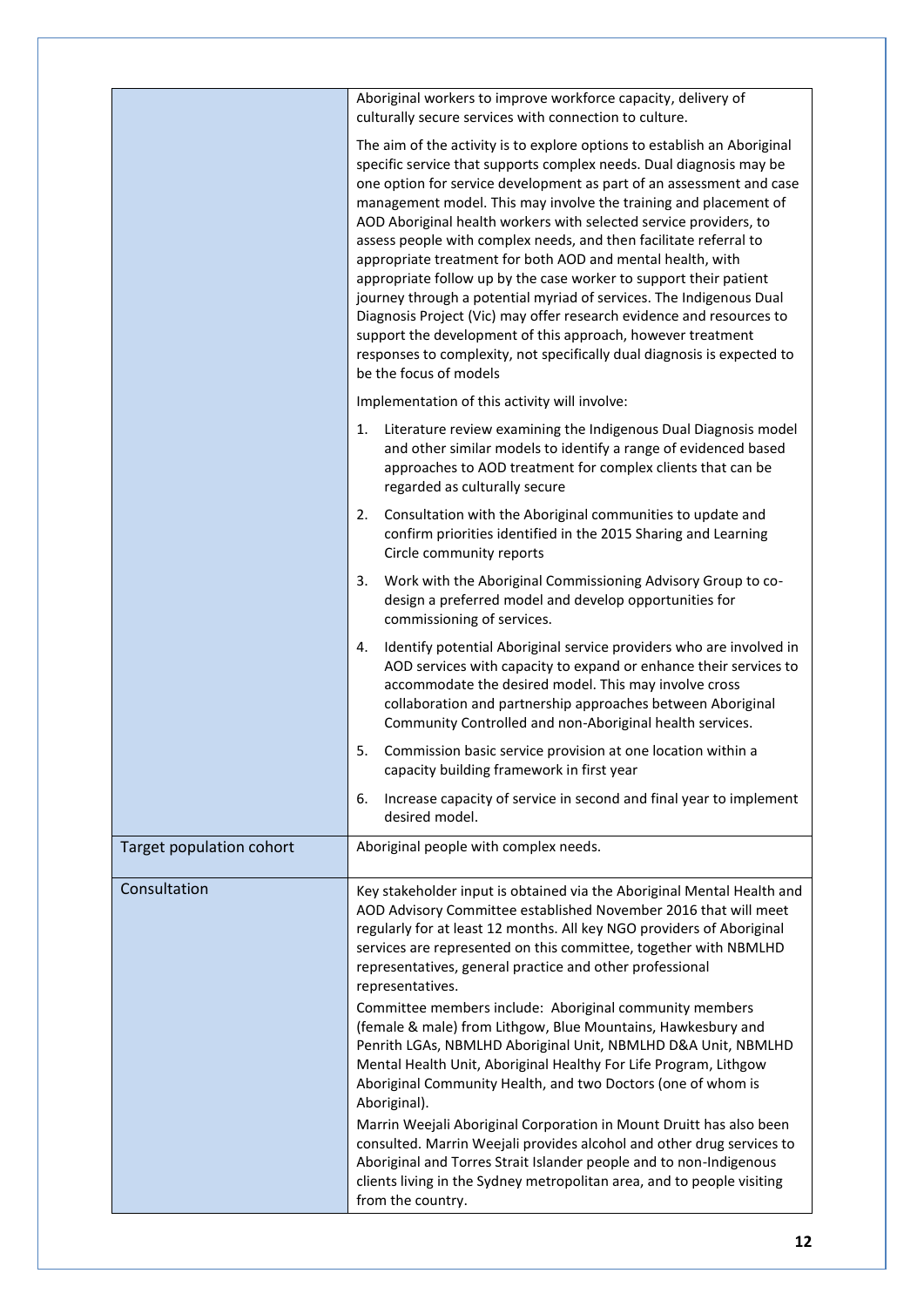| Collaboration              | Key partners in this initiative will be Aboriginal coalition/sharing and<br>learning circles in each LGA: Penrith, Blue Mountains, Hawkesbury and<br>Lithgow, to guide all stages of project development.                                |
|----------------------------|------------------------------------------------------------------------------------------------------------------------------------------------------------------------------------------------------------------------------------------|
|                            | Other partners will include NBMLHD, NGOs providing services to local<br>resident, to be involved in co-design and commissioning processes.                                                                                               |
|                            | Other service providers will be consulted as part of the design process.<br>They include general practitioners, allied health professionals, and<br>consumer representatives.                                                            |
|                            | Partnerships between Aboriginal providers and non-Aboriginal<br>providers who have experience providing AOD services to Aboriginal<br>people, will be encouraged, especially existing providers of AOD<br>services to Aboriginal people. |
| <b>Indigenous Specific</b> | Yes                                                                                                                                                                                                                                      |
| <b>Duration</b>            | July-December 2016: Research and preparation for commissioning<br>including stakeholder consultation and establishment of Joint<br>Aboriginal Advisory Committee.                                                                        |
|                            | January-March 2017: Development of options for service models and<br>criteria for assessment of proposals for further consultation.                                                                                                      |
|                            | April - May 2017: Commissioning of services.                                                                                                                                                                                             |
|                            | Year 2: Full implementation of service. Evaluation of commissioned<br>services to consider refinements to the model/s and determine<br>approach to continued funding.                                                                    |
|                            | Year 3: Continued existing or new funding arrangements for services.                                                                                                                                                                     |
| Coverage                   | One option may be to establish a base service within the NBM region<br>(either Penrith, Blue Mountains, Hawkesbury or Lithgow LGA) with<br>capacity to provide outreach to other LGAs in the region.                                     |